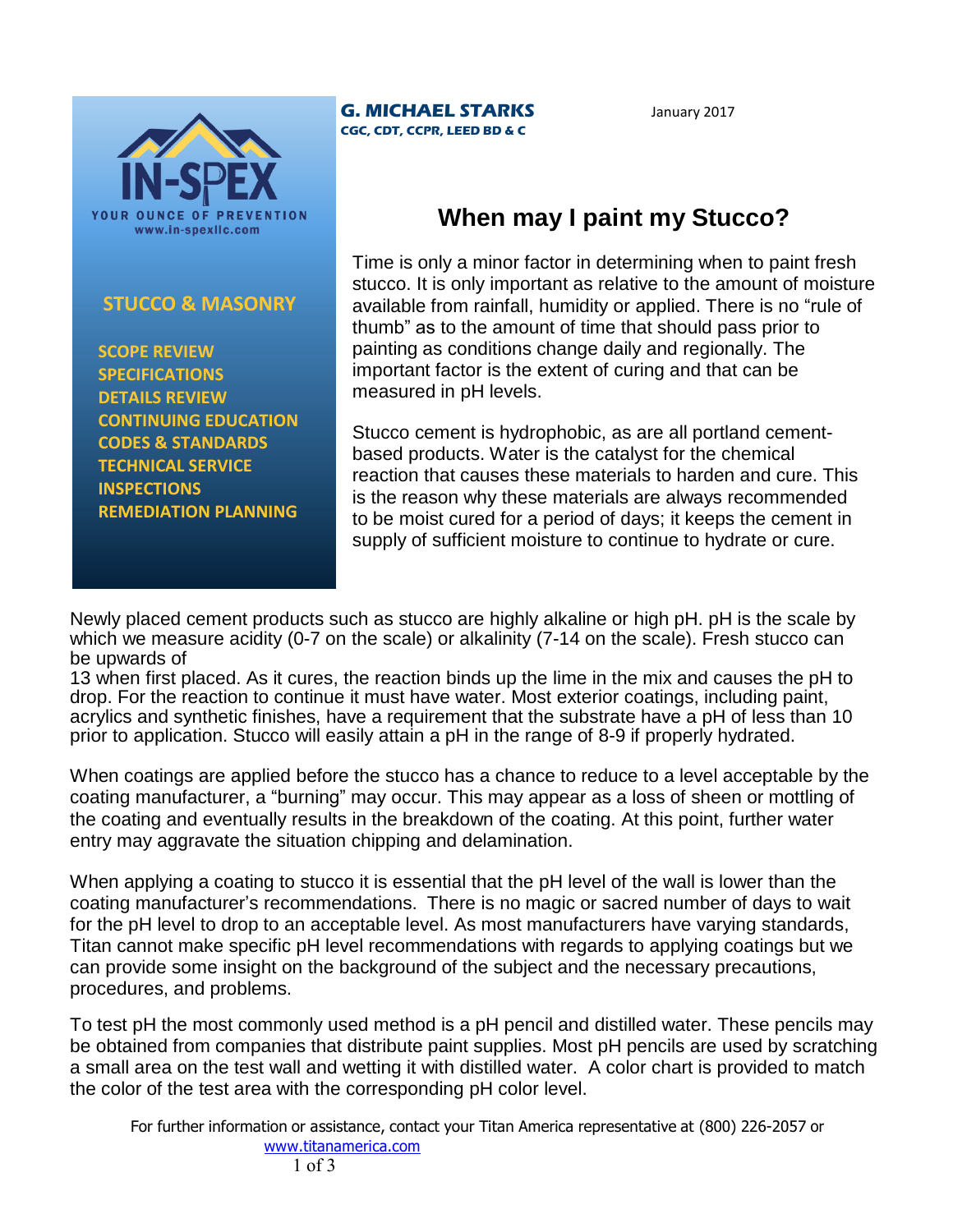

Sufficient hydration is paramount in the preparation of a stucco surface to receive coatings. The humidity of the surrounding air affects stucco hydration as do temperature, wind, and contact with direct sunlight. For instance, if the ambient humidity level is 90%, you'll need less water to hydrate stucco than you would at lower humidity levels. More wind, sun, and higher temperatures will dry the wall out and make it require more water. To hydrate the wall: apply water

with an even flooding spray of a hose over the entire surface until the point of runoff. Allow the wall to absorb the water and repeat several times. It may be necessary to wet the walls several times per day for several days. The necessity for wetting is dictated by the exposure conditions, wind, humidity, temperature and orientation. South and West facing walls may require more wetting than North or East facing walls. Continue to hydrate the wall until it reaches the desired pH of the paint manufacturer.

Priming the wall before applying a coating is always a good practice but make sure the wall is properly cured and hydrated first. Primer functions as an intermediary between the stucco and the coating. A good primer seals the cured stucco to provide a more uniform surface for applying a coating. It also prevents the stucco from sucking moisture from the coating and discoloring it. Primer helps prevent brush and roller marks in the coating. The coating is applied to the primer, not to the surface. A good primer will make your coating go farther (coverage). Think of primer as a foundation for a smooth, attractive exterior coating.

In an effort to speed up the coating process, many paint manufacturers produce an alkali resistant "hot primer." Our recommendation is to stay away from "hot primers" as they will "lock in" the alkalinity effectively halting the curing of the cement. Should a crack develop in the uncured wall (which is almost assured to happen) water will react with the stucco and release alkaline salts that will attack the coating. Improper curing by lack of hydration is a problem in itself, causing cracked and soft walls among other problems. The issue with "hot primers" is not so much with the product itself as with the time of application. Hot Primer applied after the plaster is cured works very well.

## **Problems:**

What happens when a stucco wall that is too alkaline or "hot" is painted? A condition known as alkali or "lime" burn may develop. This is somewhat due to the ingredients in the coating such as resins or pigments "bleaching out." This results in a mottled or blotchy appearance, chalking of the coating and soft stucco.

Moisture content may also be problematic in alkali burn cases. It is a good idea to test for moisture content prior to application of coatings. It is not uncommon for walls in high sun exposure conditions to cure from the outside surface in. In other words, the surface may be cured to an acceptable degree but the stucco underneath may still be raw. In this condition or where the coated surface is cracked, the alkalinity of